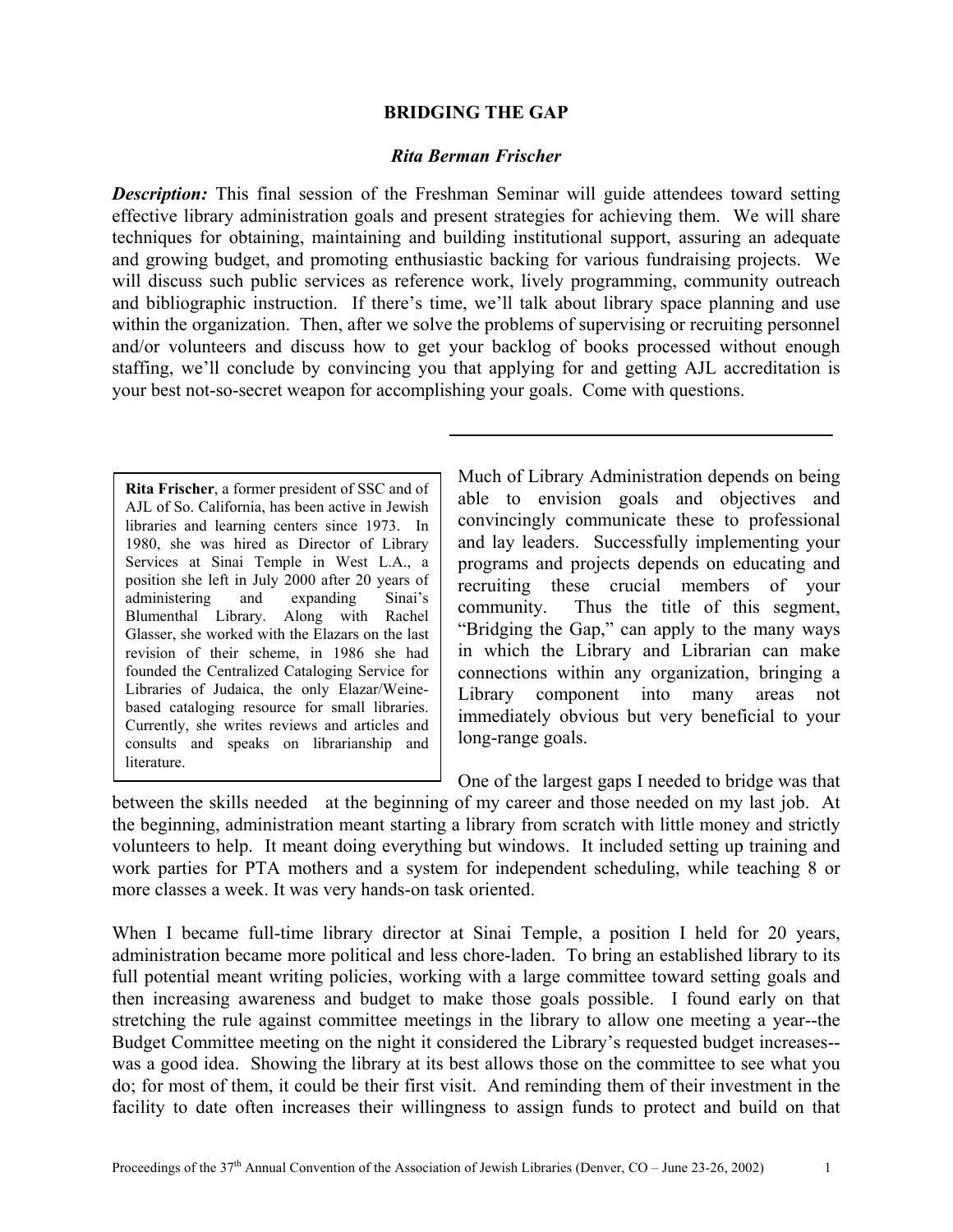investment. Evaluation, weeding and focusing the collection, broadening outreach, increasing PR and programming, high visibility participation in organizational events, all serve to bridge the gap between your goals and the level of funding made available.

# **1. Bridging the Gap between Short Range Goals and Long Range Goals**

It is advisable to give serious thought to three, five and ten year objectives for the Library, whether in terms of growth, technology or service. It is advisable to break down these objectives for yourselves into short range components and then use those as guidelines for more immediate action. It is not necessarily advisable to broadcast your long-range, pie in the sky, objectives to lay leadership or boards. You don't want to alarm them about the scope of your dreams and the possible costs involved. Far better to successfully implement small steps toward your ultimate goal, gaining visibility and trust piece by piece. Circumstances may alter your five- or ten-year projection somewhat along the way, but you'll have a strong track record of achievement to draw on as you move forward. Be sure you document your immediate achievements and broadcast them as widely as possible.

## **2. Bridging the Gap between Staff and Volunteers**

At Sinai, we moved toward professional staffing by tallying up the total dollar value of the Library as organization investment. I included not only the cost of the book and non-print collections but the furnishings and the approximate number of person hours represented by the cataloging already completed, bringing the numbers within reach of \$1,000,000. When the businessmen on the Budget Committee were asked if they would consider running their own million dollar business with only occasional, untrained volunteers, the point hit home and we began to be budgeted for clerical and other support staffing.

Meanwhile, volunteers can remain a valuable part of your crew, covering off hours, serving as liaisons with other institutional arms (Sisterhood, PTA, etc.), fundraising, etc. Its important that they get to do things they enjoy, that those who want company be scheduled for tasks that involve team work, that they be well trained and convinced of the importance of accuracy in presenting the Library's best face to the organization, and that they be shown regular appreciation via some special event.

## **3. Bridging the Gap to the Community**

In Los Angeles, the Jewish libraries joined forces to organize a city-wide Jewish Book Month celebration which included major exhibits in the downtown library, bookstore window displays, special programs, etc. AJLSC also gives a large collection of new Judaica to the Los Angeles Public Library and/or the County Library at our final special event each May or June, requesting that a representative come as our guest to accept the gift. Bookplates in each volume show that AJLSC is the source and the receiving system distributes the books to branches as they see fit.

Naturally, you'll consider other resources in the community as you determine your objectives and make every effort to work with them. Many of our L.A. Jewish libraries are part of the Metropolitan Library Network, a directory of special resource collections which allow public and other libraries to refer clients to lesser known collections well suited to their needs. Our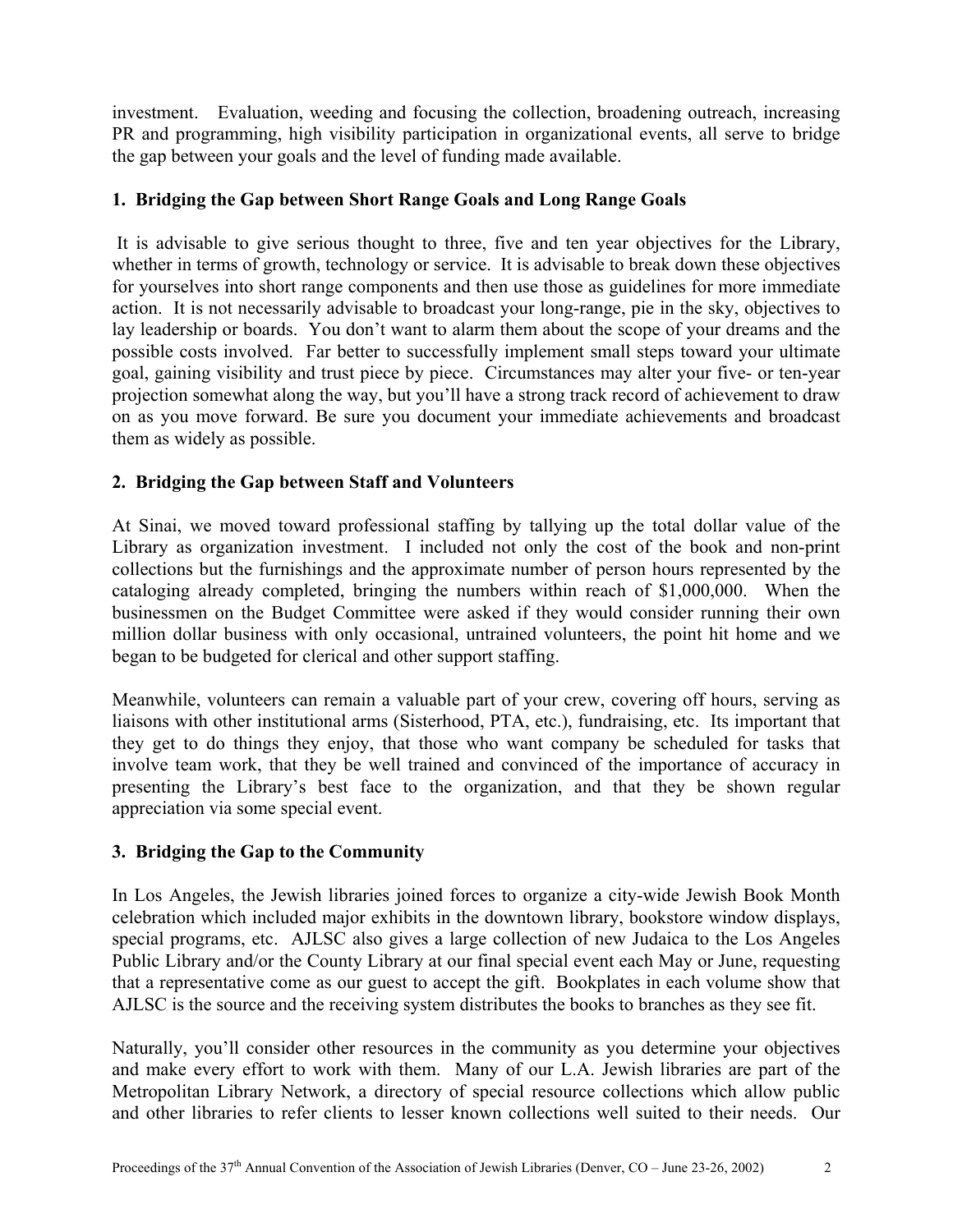Jewish libraries band together to take tables at community festivals and events, a visibility which could, in smaller communities be carried out by several Jewish groups, library and non-, or by cooperating with members of the Church and Synagogue Library Association to showcase ecumenically the local religious collections. We have reached out to the community by participating in city-wide literacy programs, by passing books and other materials on to Headstart and other public school programs, and by publicizing Tolerance and other far-reaching programs.

Currently, the L.A. Jewish libraries are exploring becoming part of the California State Library Services and Technology Act, encouraged by Kevin Starr, State Librarian. Other states surely have similar programs for which Jewish libraries would qualify.

## **4. Bridging the Gap between Space Needed and Space Available**

Point one is that the Library needs to be a dedicated space, not a lunchroom or regular meeting space (except for the Budget Committee on Library Budget night). Point two is that accomplishing this may take years of repetitive noodging and determination. In planning a library's space, both for patrons and for storage, compromises become necessary and creative thinking surely helps. When I was asked to design a new Library space for Sinai Temple, the day school library had not yet been incorporated politically into the synagogue library so the challenge was not only to plan a space that could handle classes while leaving the adult and reference collections accessible during class hours, but also to work within an administrative structure not necessarily amenable to compromising day school wants with synagogue needs. This problem, ongoing in many organizations, is one for which each of you will need to find solutions. Hopefully some of what you have heard here today will inspire you toward a workable setup with minimal stress. Obviously I have no easy answer to offer.

## **5. Bridging the Gap between the Library and the Board**

Point one here is to communicate but with common sense. To have a Library Committee is almost crucial. Having the Library represented on the Board by your Library Chair or by the V.P. with your portfolio is important. Just remember it is your responsibility to give that champion of your cause ammunition with which to work. Be sure to prepare regular progress reports, get pictures and publicity in the newsletter whenever possible (better yet, write a regular column--I did for 20 years and it opened lots of doors), prepare a year-end report for the final open membership meeting, involve yourself with children of board members...whatever works. Just don't alarm people by daydreaming out loud unless you really know and trust the ear you're sharing your big goals with and feel sure that person will help you achieve them.

## **6. Bridging the Gap between Real and Apparent Statistics**

A number of years ago, a member of our Budget Committee, the Finance V.P. in fact, decided to find out for himself how useful the library was in the organization's scheme of things. He had himself let into the Library, went to the shelves and, at random, pulled some 50 or 60 books off, looking to see how recently they had been checked out. Then he wrote me a letter, extrapolating that since many of these books had not been checked out in three years, the rest of the 20,000 books in the collection were doubtless similarly underused and how could I justify our existence.